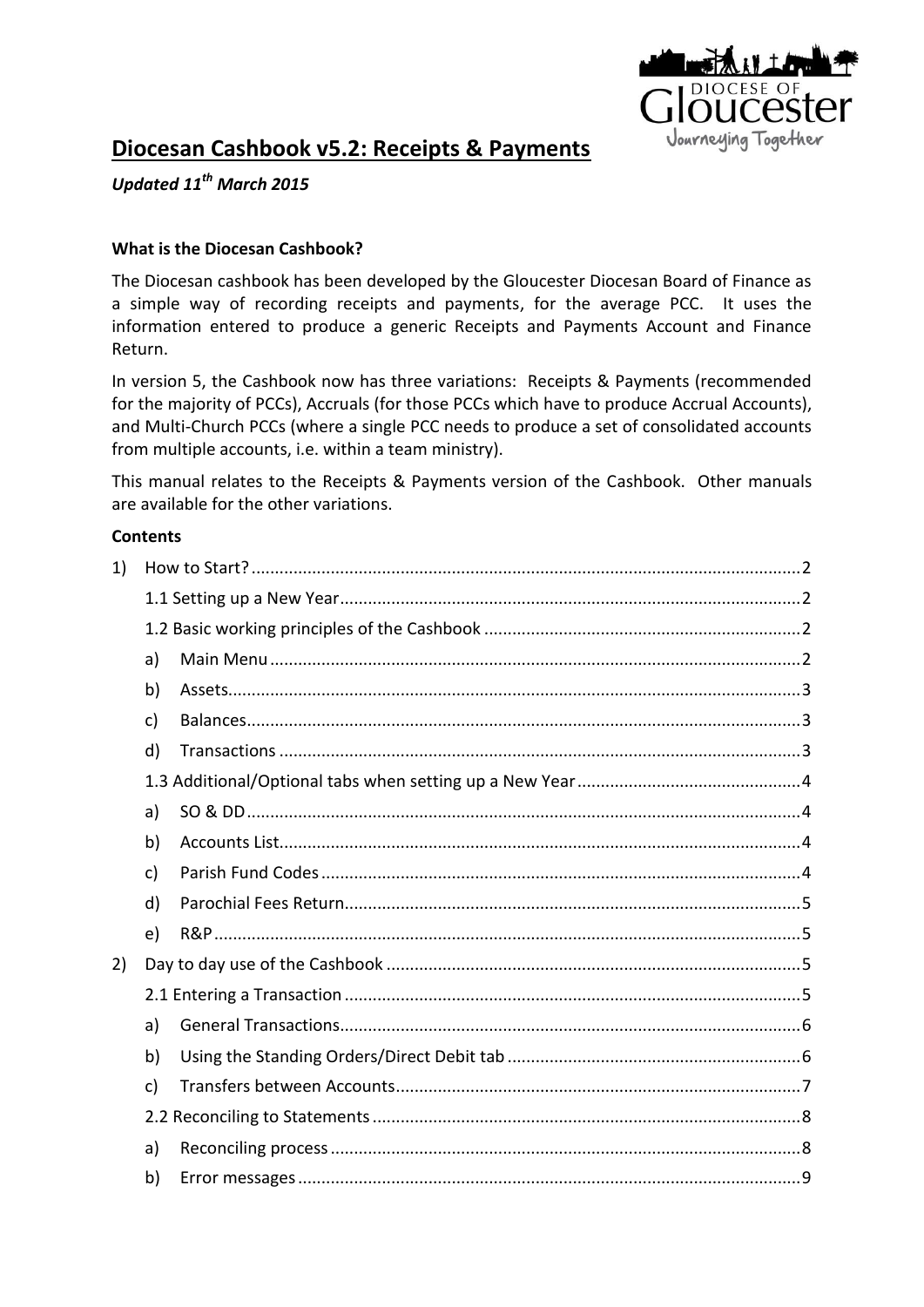# <span id="page-1-0"></span>**1) How to Start?**

# <span id="page-1-1"></span>**1.1 Setting up a New Year**

The Cashbook is designed to cover a single year's amount of Transactions. For each new year, a new Cashbook needs to be set up.

This is mainly to allow a complete record of the year to be held, and then archived, minimising the risk of losing multiple year's data due to a single corrupt file.

#### <span id="page-1-2"></span>**1.2 Basic working principles of the Cashbook**

The Cashbook operates using a series of tabs. Each tab holds specific information which the Cashbook uses for reconciling, and for creation of the year-end Receipts & Payments account and Archbishops' Council's Finance Return.

<span id="page-1-3"></span>The headings below each refer to a different tab.

#### **a) Main Menu**

The first part of the Cashbook which needs to be completed is the Main Menu tab. This holds general information on your Parish including other churches, Deanery, Diocese, Parish Code and incumbent.

The most important part of this tab is the **year**. The Cashbook is date sensitive, and will take the year entered as the current year. Any transactions entered with a date outside of this year will not be picked up in the Receipts & Payments account or Financial Return, as the Cashbook assumes that these entries are simply for reconciliation purposes. If the year is left blank, the Cashbook will not be able to assign any entries to the current year.

The Parish Code is the national churches unique identifier for your Church. This six-digit number can be obtained by visiting [www.achurchnearyou.com,](http://www.achurchnearyou.com/) entering your Parish name (or postcode) and selecting your Parish. If you then select the Other Info tab on this website, the Parish Code is listed under CofE Church Info.

To complete this tab, please enter ALL cash and investment accounts in the appropriate table. Any accounts which are not included within the Cashbook, will not be included in the Receipts & Payments account, and will require adding manually. This table defaults to showing ten lines, but can be extended to 20 lines by going to the Troubleshooting tab and clicking the "Increase Main Menu to 20 Accounts" button.

Under **Type** either Cash or Inv (for investments) must be entered, to allow the Cashbook to distinguish between the two types of account.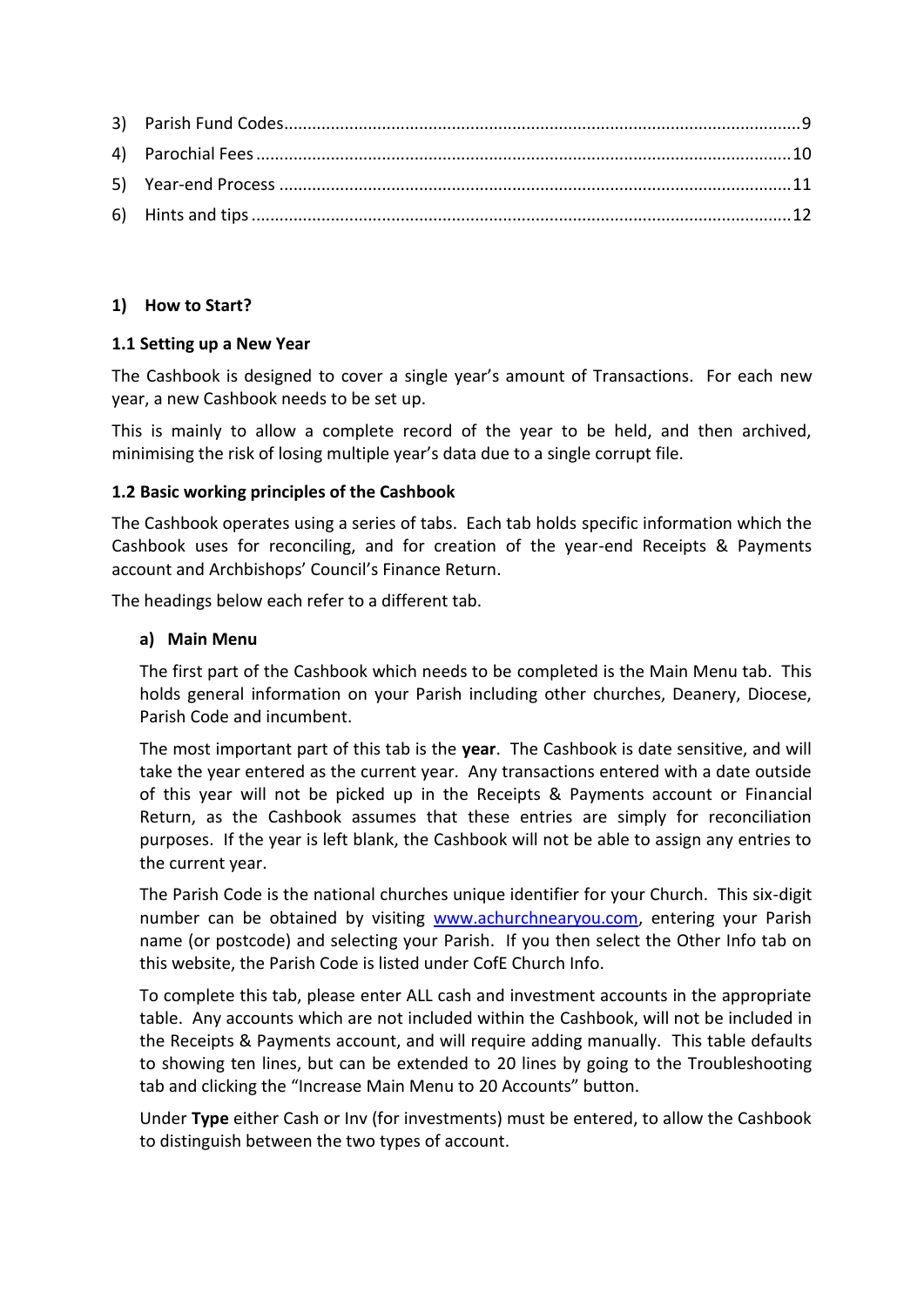Two balances then need to be entered for each account; the Bank Statement balance which should match your final statement balance from the previous year, and the Actual balance, which is the balance assuming that everything has cleared the account at the end of the previous year. The difference between these two balances (if any) will be cheques written before the year-end, but which haven't cleared the account yet (occasionally it might also include uncleared income).

Once all this information has been completed, only changes to the general parish information will need to be updated.

# <span id="page-2-0"></span>**b) Assets**

The asset tab automatically picks up the accounts which have been entered onto the Main Menu. To complete this tab, each of these assets then need to be split between Unrestricted, Designated and Restricted funds, matching the previous year's accounts. Some accounts may contain a mixture of Unrestricted and Restricted money, or even several different restricted funds.

Once these have been completed, the Cashbook will show the calculation of the split to be correct, by changing the Actual Opening Balance cell from purple to clear.

# <span id="page-2-1"></span>**c) Balances**

At this stage nothing needs to be added to the Balances tab. The information written above will automatically be pulled through, but if the Actual and Bank Statement balances are different (as described above), you will see an Error message appear. This message is showing because the Cashbook is making a reconciliation which doesn't balance, as no uncleared entries from the previous year have yet been entered.

# <span id="page-2-2"></span>**d) Transactions**

To start the year, any uncleared transactions from the previous year need to be entered into the Transactions tab. Each transaction needs to be entered in a separate row as follows (all parts must be completed, unless stated below as optional):

**Date:** The date the transaction took place should be entered. For previous years' entries, this should still be the date the Transaction took place, and not the  $1<sup>st</sup>$ January for the current year. All date entries must follow the **dd/mm/yy** format, otherwise the Cashbook will not recognise the date.

*Account:* This refers to the Account letter as listed on the Main Menu, e.g. A, B, C etc.

**Type:** Type refers to the Fund the transaction relates to. Enter U for Unrestricted, D for Designated, or R for Restricted.

*Code:* This refers to the Account Code against which the transaction relates. All transactions must have an account code, even if a Parish Fund Code is also used (see section 2.2). The Account Codes are listed on the Accounts List tab. Once the number is entered, the description will automatically appear.

PFC1/PFC2: PFC refers to Parish Fund Code. These columns are optional, and are described in more detail under section 3.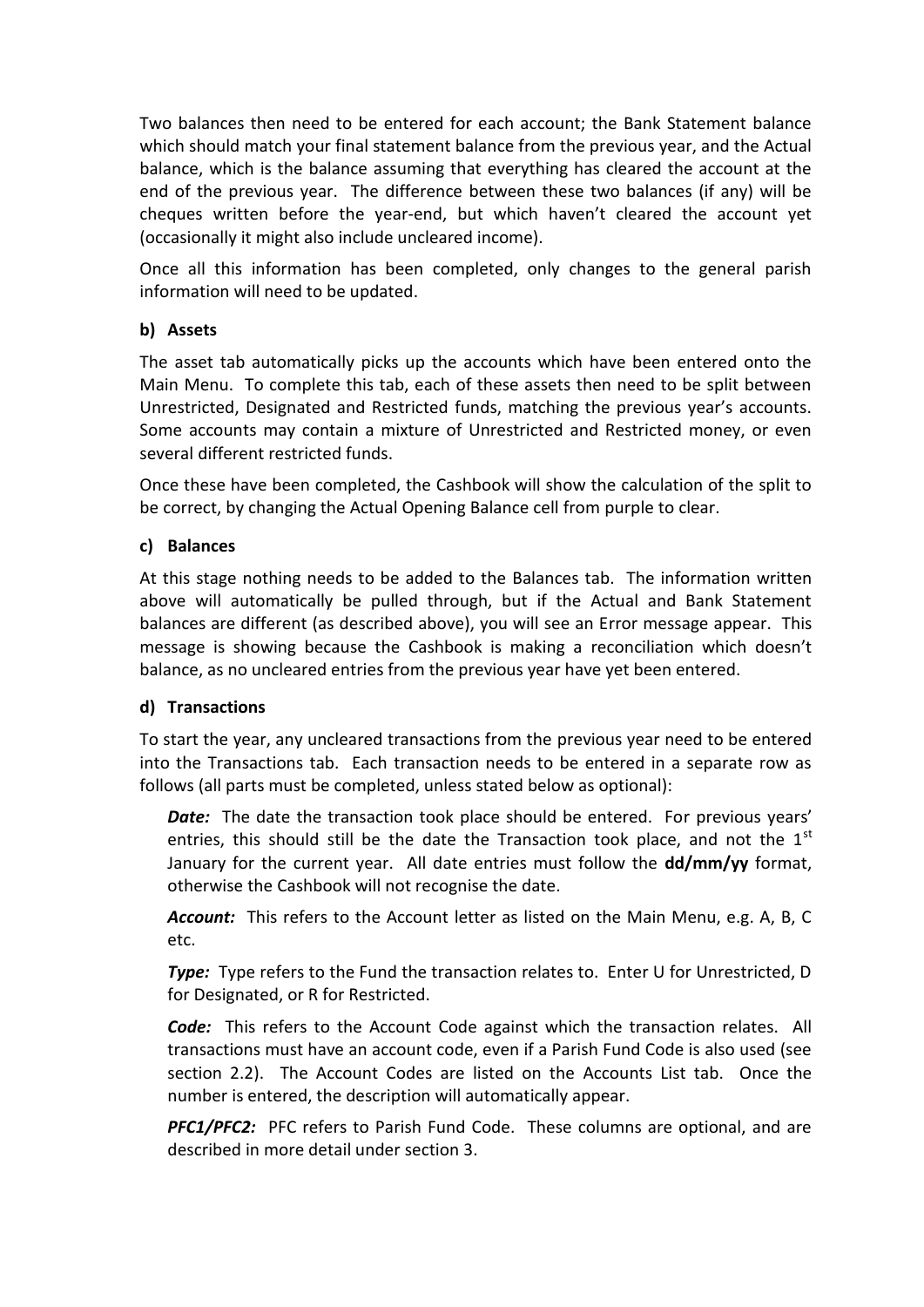*Transaction Details:* This is optional, but completion is recommended. This cell is free text, allowing you to enter a description of what the transaction relates to.

*Money In/Money Out:*For income, enter the amount in the Money In column, and for expenditure, enter the amount in the Money Out column. Both income and expenditure must be entered as **positive** amounts.

*Paying in slip/Chq number:* This is an optional column which completes part of the audit trail for your independent examiner. The paying in slip number, or the cheque number should be entered (or BACs if paid through internet banking). Some numbers may relate to several transactions.

*Vchr number:* If you use a unique id for each invoice and/or receipt you process, this column can be used to enter that number to complete the audit trail.

*B/St Number/Rec:* Both of these columns are protected and cannot be completed at this stage. For more details see section 2.2 on reconciling balances.

If you go back to the Balances tab once all the previous uncleared items have been entered, the error message should have disappeared. If it is still there, please check your opening balances and transaction entries.

# <span id="page-3-0"></span>**1.3 Additional/Optional tabs when setting up a New Year**

At this point the Cashbook will start functioning fully, and can be used for its main purpose of tracking transactions and reconciling to statements. However, there are some additional things you can do when setting up the Cashbook which will make things a little easier throughout the year, and when preparing the year end accounts.

# <span id="page-3-1"></span>**a) SO & DD**

The Standing Orders and Direct Debits tab can be populated at this stage if entries and amounts are known.

It is recommended that the details are completed at this stage, but that the amounts are left blank. For more details on completing this tab, please see section 2.1b below.

#### <span id="page-3-2"></span>**b) Accounts List**

The Accounts List tab can be used for reporting (see section 5 for more details on the Accounts List), but at this stage the Previous Year's totals and Budget for the current year can be entered.

Income balances need to be entered as a positive amount and expenditure balances need to be shown as negative.

The previous year balances will then filter through automatically to the R&P tab (see below).

#### <span id="page-3-3"></span>**c) Parish Fund Codes**

The Parish Fund Codes tab is explained in more detail in section 2.2, but the details and opening balances (if any) can be completed at this stage.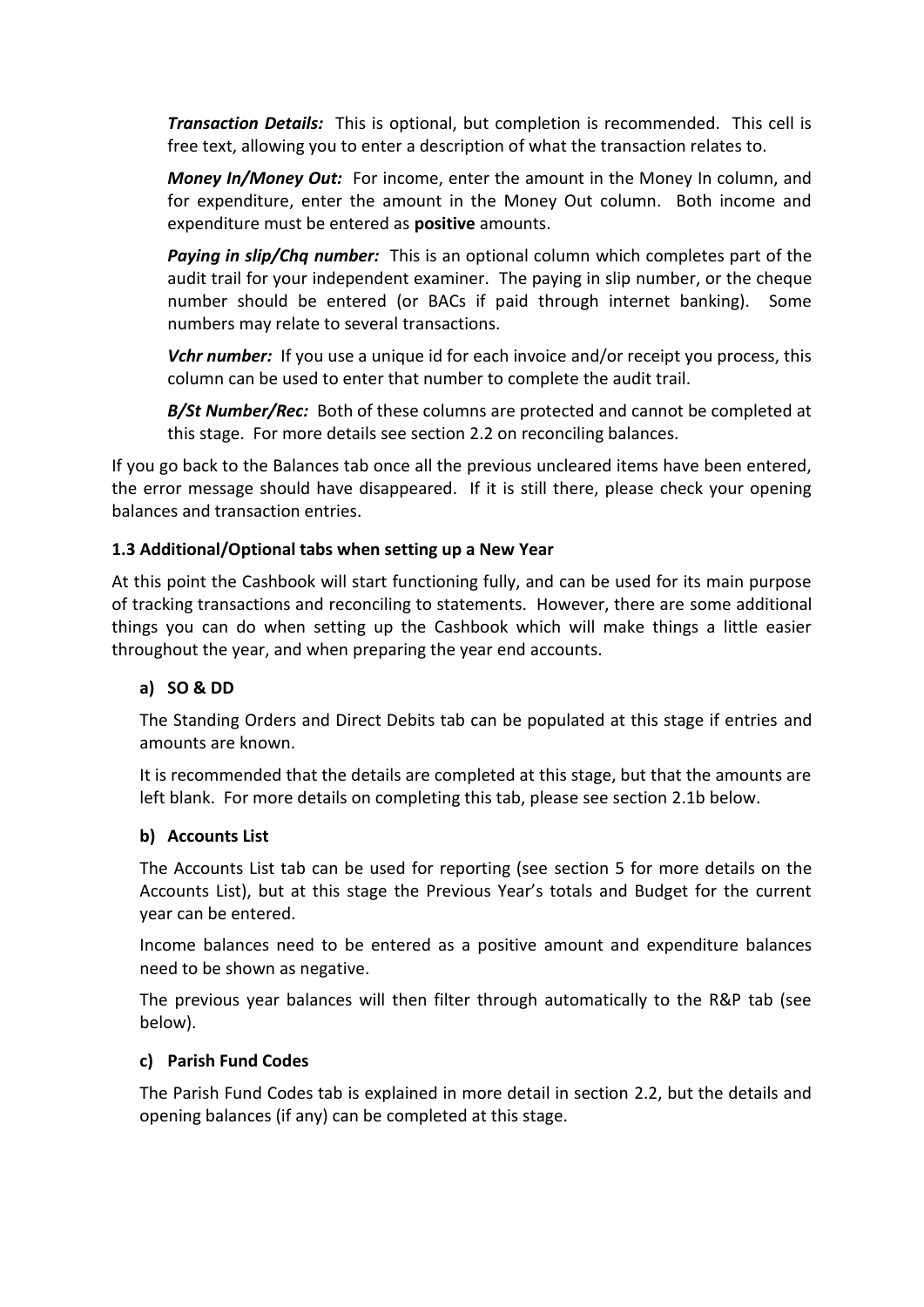# <span id="page-4-0"></span>**d) Parochial Fees Return**

The Parochial Fees Return tab is explained in more detail in section 4. At this stage any amounts that were due to the DBF (Diocese) or to a visiting minister/other third party at the end of the previous year, but were paid in the current year, can be entered in the "Amount outstanding for previous year:" line.

The Cashbook records all payments made to the DBF or to a visiting minister/other third parties in this table against the amounts due, in order to provide a balance outstanding. This entry cancels out the amount due from previous years once paid, giving a correct balance outstanding figure for the current year.

#### <span id="page-4-1"></span>**e) R&P**

The majority of the Receipts & Payments tab populates from other tabs within the Cashbook, but two areas require completing manually.

Firstly the Parochial Fees amount needs to be completed in cell I20 (the cell will go from pink to clear once filled in). This is because the previous year's figure on the Accounts list will be the full income for the year and not just the PCC's share as should appear within the accounts.

Finally cell I60 needs to be completed with the previous year's balance as at the  $1<sup>st</sup>$ January (i.e. for the 2015 cashbook, this will be the funds balance as at  $1<sup>st</sup>$  January 2014). The R&P tab has two completeness checks: one for the current year and one for the previous year. The error for the previous year will show if the Funds brought forward from the previous year do not match the funds carried forward at the start of the current year. If you have entered all of the figures and this error appears, please check you entries in the Accounts List.

# <span id="page-4-2"></span>**2) Day to day use of the Cashbook**

# <span id="page-4-3"></span>**2.1 Entering a Transaction**

There are three separate ways to enter transactions into the Cashbook, depending on the type of transaction. The most common way of entering transactions is using the Transactions tab (see General Transactions below). This is for all receipts and payments, and for investments, gains and losses. Transfers between accounts, i.e. from a bank account to a CBF deposit account, are dealt with via the Transfers tab. This separates true income and expenditure (receipts and payments) from the movement of funds between accounts.

The final way to enter a Transaction is through the SO & DD tab. This is used for any recurring income or payment entries (normally Standing Orders or Direct Debits), which will always be coded to the same Account number, and be received to/paid from the same cash/investment account. This tab is optional, as all of these recurring entries can be put through the Transactions tab. The SO & DD tab is designed to save you time by only requiring an amount to be entered month by month, rather than all the details required for a normal transaction.

It is important that, whichever entry method you use, the transactions are not entered into more than one tab; for example, if the SO & DD tab is used the same entry must not be entered into the Transactions tab.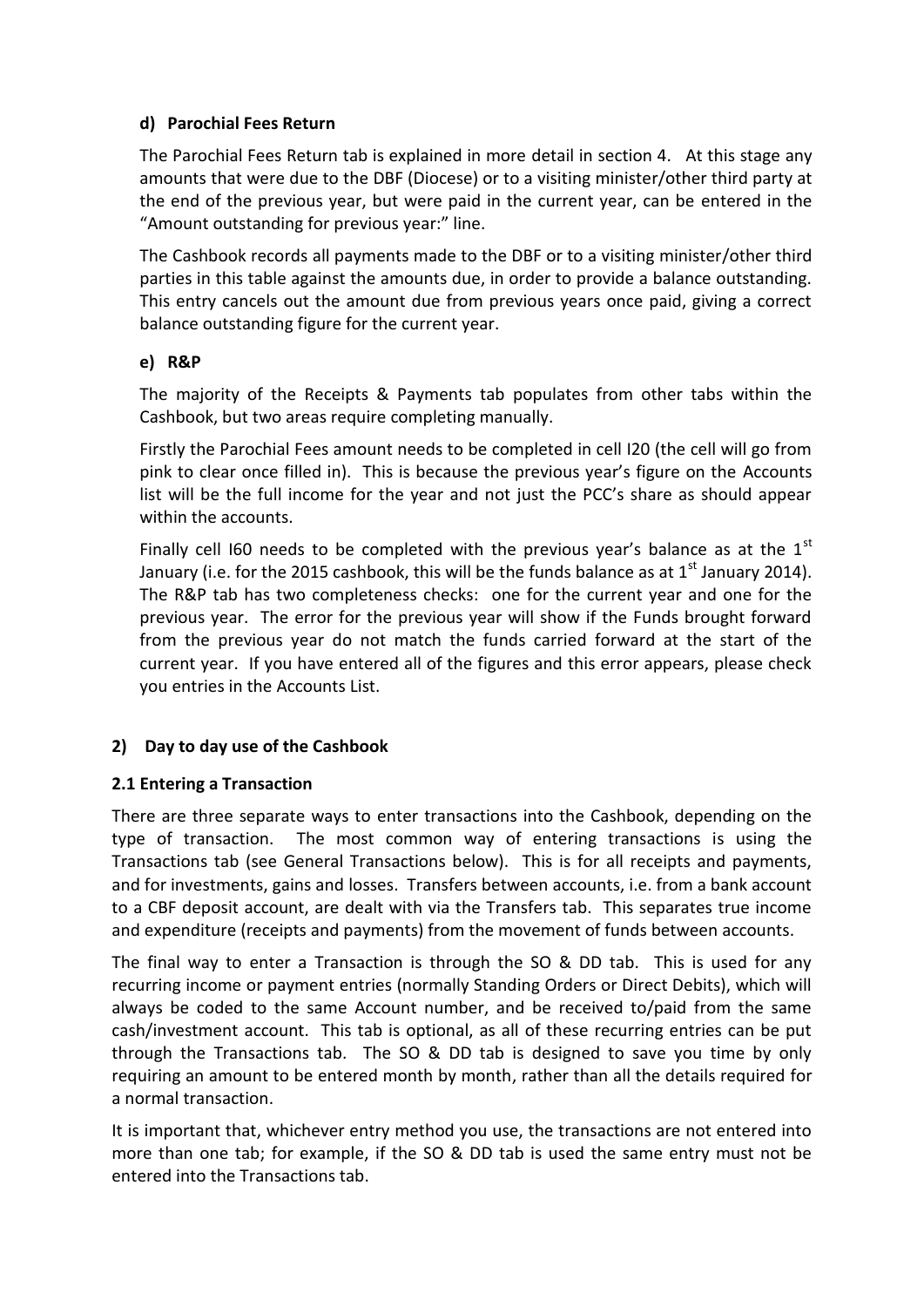#### <span id="page-5-0"></span>**a) General Transactions**

Entering a transaction onto the Transactions tab follows the same procedure as described above in section 1.2d.

**Date:** The date the transaction took place should be entered. All date entries must follow the **dd/mm/yy** format, otherwise the Cashbook will not recognise the date.

*Account:* This refers to the Account letter as listed on the Main Menu, e.g. A, B, C etc.

**Type:** Type refers to the Fund the transaction relates to. Enter U for Unrestricted, D for Designated, or R for Restricted.

*Code:* This refers to the Account Code against which the transaction relates. All transactions must have an account code, even if a Parish Fund Code is also used (see section 2.2). The Account Codes are listed on the Accounts List tab. Once the number is entered, the description will automatically appear.

**PFC1/PFC2:** PFC refers to Parish Fund Code. These columns are optional, and are described in more detail under section 2.2.

*Transaction Details:* This is optional, but completion is recommended. This cell is free text, allowing you to enter a description of what the transaction relates to.

*Money In/Money Out:* For income, enter the amount in the Money In column, and for expenditure, enter the amount in the Money Out column. Both income and expenditure must be entered as **positive** amounts.

*Paying in slip/Chq number:* This is an optional column which completes part of the audit trail for your independent examiner. The paying in slip number, or the cheque number should be entered (or BACs if paid through internet banking). Some numbers may relate to several transactions.

*Vchr number:* If you use a unique id for each invoice and/or receipt you process, this column can be used to enter that number to complete the audit trail.

*B/St Number/Rec:* Both of these columns are protected and cannot be completed at this stage. For more details see section 2.3 on reconciling balances.

# <span id="page-5-1"></span>**b) Using the Standing Orders/Direct Debit tab**

It's important to note that all entries in the SO&DD tab will clear on the first of the month under which they appear. Because of this, we recommend that the amounts are not entered into the Cashbook until they physically clear the bank statement. This has two benefits. Firstly, if a statement is received to the  $15<sup>th</sup>$  of the month, and a direct debit doesn't clear until the  $16<sup>th</sup>$  or later, the Cashbook will still count the entry as having cleared, therefore requiring a mental adjustment to agree the statement to the Cashbook. Secondly, if the amount for some reason doesn't come in or go out of the account, it should be more obvious when and where the missing entry happened.

Similar to the Transactions tab, each Standing Order or Direct Debit (or other recurring transaction) needs to be entered on a separate line of the SO & DD tab.

*Details:* This is optional, but completion is recommended. This cell is free text, allowing you to enter a description of what the transaction relates to.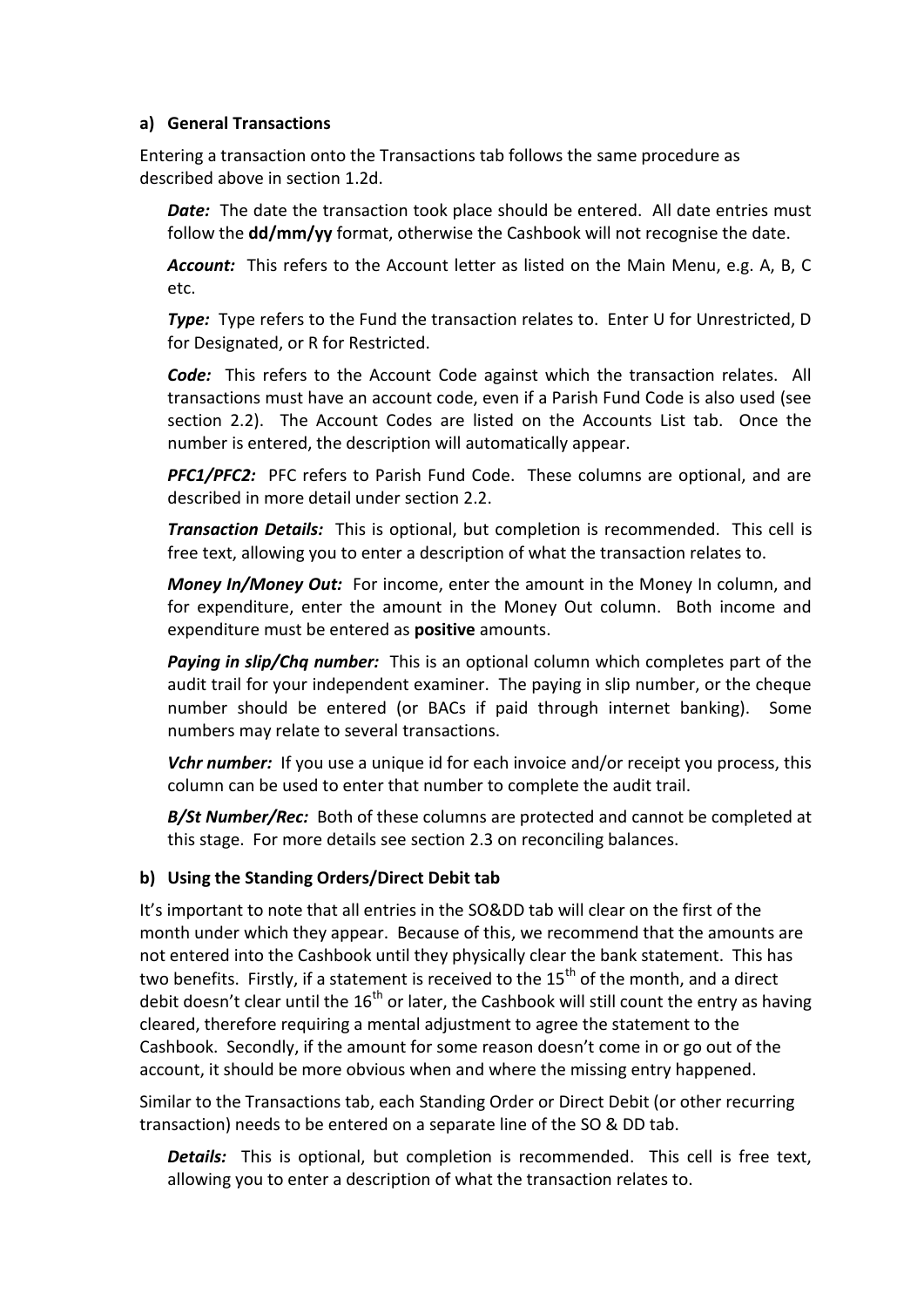*Income/Expenditure:* Please enter in this cell whether the transaction is "Income" or "Expenditure". Any other descriptions are not recognised by the Cashbook, and so will not be picked up in the Balances, Receipts & Payments or Finance Return.

*Account:* This refers to the Account letter as listed on the Main Menu, e.g. A, B, C etc.

**Type:** Type refers to the Fund the transaction relates to. Enter U for Unrestricted, D for Designated, or R for Restricted.

*Recv'd as:* This is an optional cell where you can enter how the transaction is received or paid, e.g. DD for Direct Debit

*PFC:* PFC refers to Parish Fund Code. These columns are optional, and are described in more detail under section 3.

*Code:* This refers to the Account Code against which the transaction relates. All transactions must have an account code, even if a Parish Fund Code is also used (see section 3). The Account Codes are listed on the Accounts List tab. Once the number is entered, the description will automatically appear.

*January through to December:* This is where the amount received/paid is entered, under the appropriate month. For example, if the PCC pays its water rates quarterly in February, May, August and November, the amount is entered under these columns. Both income and expenditure must be entered as **positive** amounts.

#### <span id="page-6-0"></span>**c) Transfers between Accounts**

When an amount is moved from one account to another, the Transfers tab is used instead of the Transactions tab. This tab can also be used when the PCC designates or undesignated general funds, or if the PCC has received permission from the Charity Commission to unrestrict a previously restricted fund.

Please note, this is the only tab where reconciling takes place outside of the Balances tab (see section 2.2).

**Date:** The date the transaction took place should be entered. All date entries must follow the **dd/mm/yy** format, otherwise the Cashbook will not recognise the date.

*Reasons for Transfer:* This is optional, but completion is recommended. This cell is free text, allowing you to enter a description of what the transfer relates to.

*Amount Transferred:* Please enter the amount transferred as **positive** amount.

*Tfr from Account:* This refers to the Account letter as listed on the Main Menu, e.g. A, B, C etc, for the account out of which the funds are being transferred.

*Type:* Type refers to the Fund the transaction relates to. Enter U for Unrestricted, D for Designated, or R for Restricted (same for Tfr to Account section).

**P Fund Code:** This refers to Parish Fund Code (same for Tfr to Account section). These columns are optional, and are described in more detail under section 3.

*Tfr to Account:* This refers to the Account letter as listed on the Main Menu, e.g. A, B, C etc, for the account into which the funds are being transferred.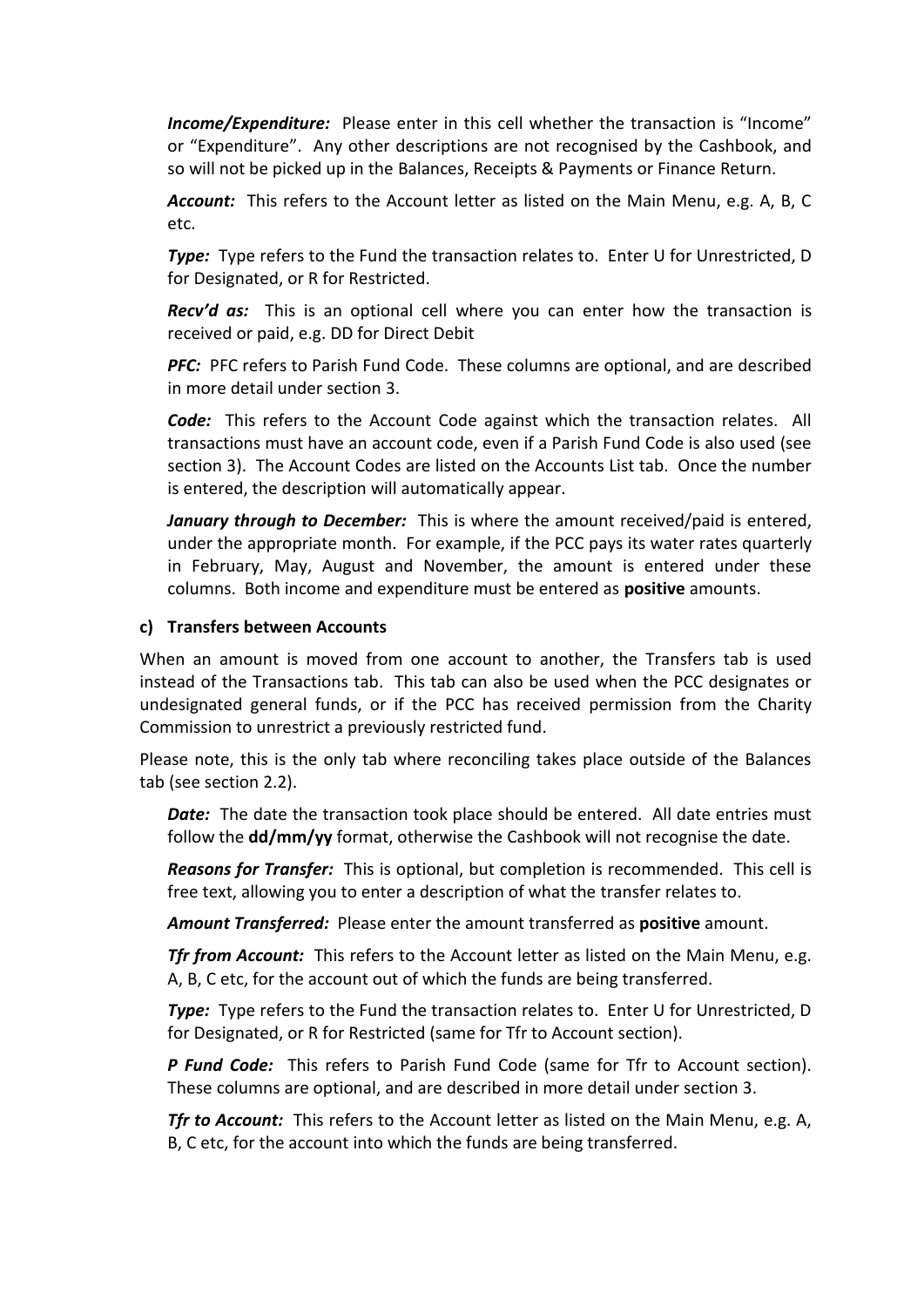*Rec Tfr from a/c & Tfr to a/c:* When the transfer clears the bank account, place an "X" in the appropriate column. This will reconcile it on the Balances tab (see section 2.2)

When changing the type of Fund (normally unrestricted to designated or vice versa), the Tfr from Account and to Account need to be the same (A), but the type is changed. This won't clear the bank account at all (so reconcile either both or neither), but on the Receipts and Payments account you will see a transfer between funds.

# <span id="page-7-0"></span>**2.2 Reconciling to Statements**

Whenever you receive a statement about your bank or investment accounts, reconciling the Cashbook will highlight any entry errors and give you confidence moving forward that the Cashbook is complete.

On the Balances tab you will see a table at the top (named Bank Reconciliation table), split into two sections, and underneath a list of all unreconciled transactions.

The first part of the Bank Reconciliation table shows the Actual balances of the accounts listed. This takes all the entries from the Transactions tab (and relevant information from the Transfers and SO & DD tabs) to give an actual balance available to the PCC, i.e. it assumes that all transactions have been cleared.

The second part deals with the Bank Statement balance. This will only show transactions which have been marked as reconciled. Each time you receive a new bank statement, any cleared transactions will need to be marked with an X. Once all these items have been marked, this balance should match your bank statement (see 2.2a).

Beneath this table is a list of all unreconciled transactions. This automatically gets populated from the Transactions tab. This is the area where transactions are marked as cleared (see 2.2a).

Scrolling to the right on this tab reveals another table which breaks down the accounts ACTUAL balance into Unrestricted, Designated and Restricted. This split is taken from how transactions are marked throughout the year in their "type" column.

#### <span id="page-7-1"></span>**a) Reconciling process**

To reconcile each Statement, please follow the process below:

- 1) Firstly, make sure that all entries on the bank statement have been entered onto either the Transactions, Transfers or SO&DD tabs.
- 2) Once you are confident that everything is on, firstly reconcile any Transfers by entering an "X" in either column N or O, depending on whether the account was receiving or transferring the amount.
- 3) For the bulk of the transactions, on the Balances tab, you will need to place an "X" in the column titled Rec, next to the transaction which has cleared. We recommend that the bank statement number is also entered in the column next to the Rec to complete the audit trail for your independent examiner.
- 4) All Standing Orders & Direct Debits will automatically clear for the month they have been entered on the SO&DD tab.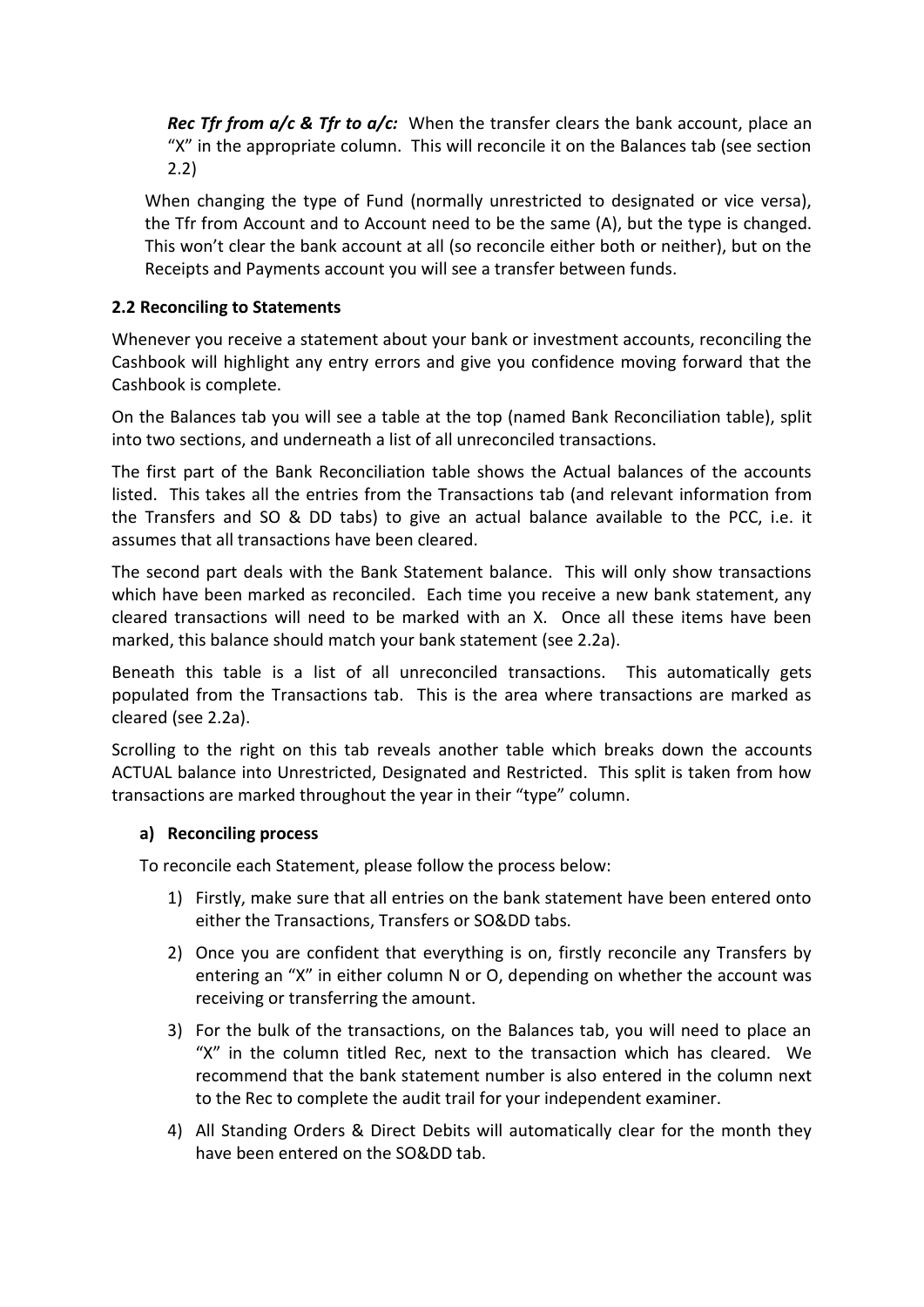- 5) Once everything has been marked, you can compare the balance on the Statement to the balance on the Cashbook. If these two match then you can go to step 6 below. If they don't match then an entry has been missed either in the marking process, or entered incorrectly, or not at all. Note, the balance changes automatically each time an "X" is entered next to a Transaction. If your statement has a running balance, a quick way to check where the error occurs is to unmark the Transactions, then remark them one by one checking the running balance each time.
- 6) To finish the Reconciliation process, once the balance matches your statement, click on the Reconcile button at the top of the page. This will ask you to confirm that the balance matches the statement, to which you type "Yes" (please note this is case sensitive). At this point you can click Cancel, and the reconciliation will not take place.
- 7) Once you have typed "Yes" and clicked ok, the Cashbook will reconcile the transactions, transferring the bank statement information to the Transactions tab, and removing the cleared items from the Balances page.

#### <span id="page-8-0"></span>**b) Error messages**

There are two places an error message can appear in the Balances tab. Firstly, when the Cashbook cannot reconcile the amount of uncleared transactions with the balance it has for the bank statement and the actual balance. If this happens there is an entry on the Transactions tab which it cannot recognise, or there is an error with the internal sums.

Firstly, go to the Transactions tab and scroll down the list of Transactions, checking the right hand side. If the Cashbook doesn't recognise an entry, #VALUE will show in red to the right of the transaction. Check this entry, making sure that all columns are filled in correctly, and that the date has been entered correctly. A common mistake which cannot be seen with the naked eye is for a space to be entered in either the Money In or Money Out columns. If everything else looks ok, simple delete the cell which looks like its empty.

If there are no #VALUEs showing, or a #REF! is showing, on the Troubleshooting tab there is a button marked "Correct #REF!". Clicking this recalculates the spreadsheets sums (this may be a bit slow depending on your system).

If the error still occurs after these two steps, please contact the support number of your Diocese.

# <span id="page-8-1"></span>**3) Parish Fund Codes**

The Diocesan cashbook can be personalised to keep a record all of a PCC's unique funds (Fund PFC), and to track specific items of interest to the PCC (Nominal PFC), through the use of the Parish Fund Codes tab (PFC). This can also be used for obtaining the balances for notes within the year-end accounts.

Parish Fund Codes were primarily designed to keep a track of a PCC's Restricted and Designated Funds. These Funds could potentially be spread across several bank accounts, but it is important that the full amount of the Fund is recorded.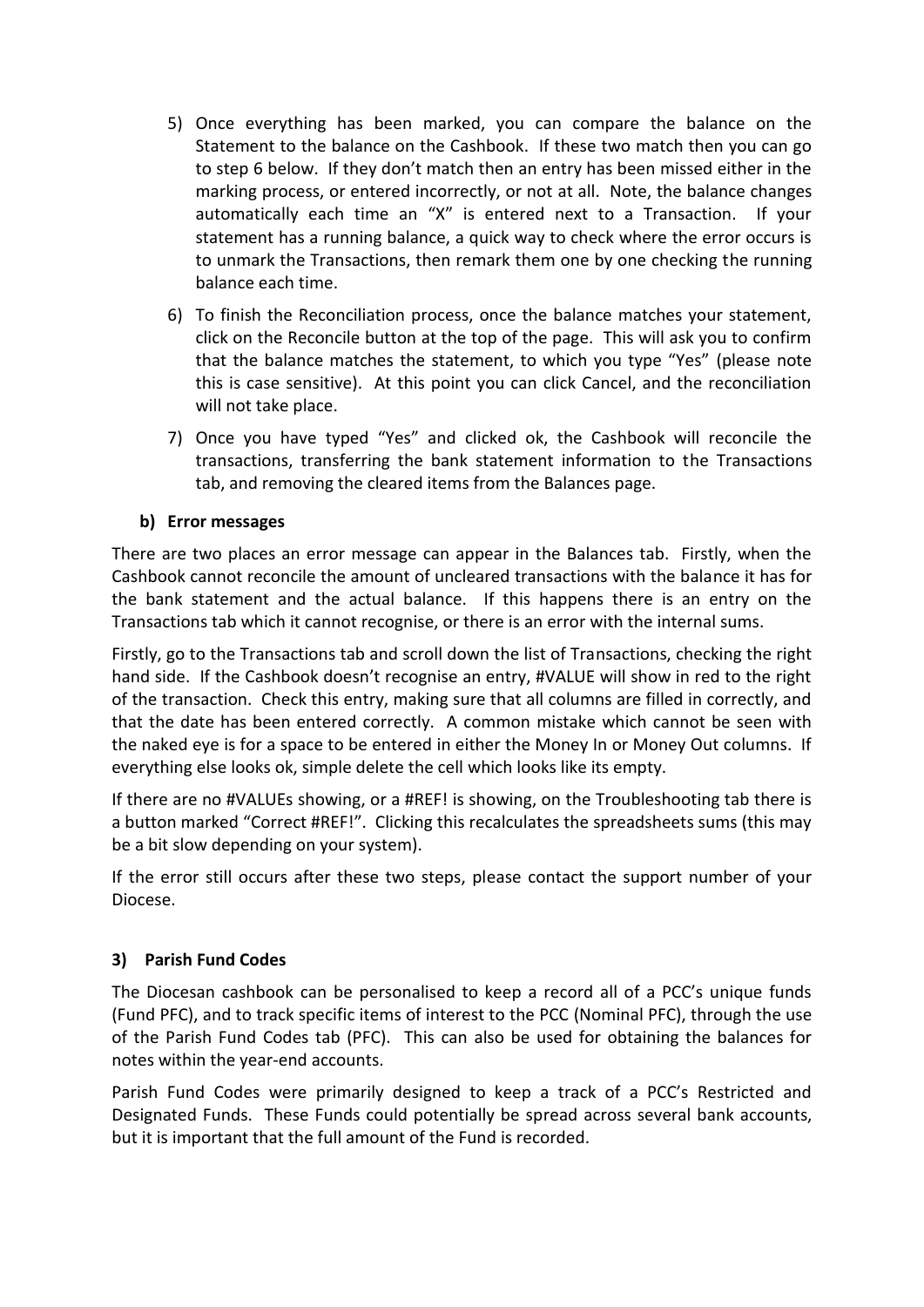The Parish Fund Codes tab works by having a unique code/reference set up which is then noted in the Transactions, Transfers or SO & DD tab against individual transactions. This unique code is entered under the code column on the PFC tab. The Section column is optional, and can be used to group sections of PFCs together (using the Sort PFC button in Troubleshooting). The Code Description is then free text, describing the details about the Fund (i.e. what the restriction is) or about the area the PCC is especially interested in (e.g. Summer Fete).

For Funds, a Balance brought forward can be filled in (unless it is a new fund for the current year).

The amount In, Out or Transferred, is then shown automatically every time a matching PFC code is entered into the Transactions, Transfers or SO & DD tabs. The Transactions tab has two columns for PFCs, in case a transaction needs to record both a Fund PFC and a Nominal PFC.

# <span id="page-9-0"></span>**4) Parochial Fees**

The Cashbook tries to simplify the way Parochial Fees are recorded by having a separate tab called Parochial Fees Return.

All Parochial Fee income, both statutory and non-statutory, needs to be recorded on the Transactions tab using code 14 (please note the system does not work if Fees are shown within SO & DDs). This will automatically be duplicated on the Parochial Fees Return tab.

Each income entry on the Parochial Fees Return then needs to be split between various columns.

*Officiant's Name:* If the officiant of the service was a visiting minister, please note it in this cell for the audit trail.

*Statutory Fee:* Each year the Archbishops' Council releases a Table of Parochial Fees, which details the statutory fees due for weddings, funerals etc, as voted on by Parliament. These Fees must be paid in most circumstances (see your Diocesan Fees Policy for further details). These amounts are split into DBF and PCC fees.

If a Visiting Minister takes a service, your Diocesan Fees Policy will detail how much of the fee they are entitled to, and how this is split. In some circumstances, a PCC may be acting as an agent for a self-employed person (a normal example would be an Organist). For simplicity, fees due to this person should be included under the statutory fee column titled "Officiant or  $3<sup>rd</sup>$  Party" along with any fees due to a visiting Minister. If your PCC operates the Fees for the benefice, this column can also be used to show how much is due to another PCC.

*Non-Statutory Fee/Expenses and Extras:* If the PCC charges any extras, for example the cost of a verger or heating, or travelling expenses for the parish priest or other officiant (please see your Diocese's Fees Policy for what is allowable), these amounts can be shown under the appropriate column for Expenses and Extras.

*Deposits:* If you receive any deposits for a future year, an additional column has been added where this can be listed for completeness.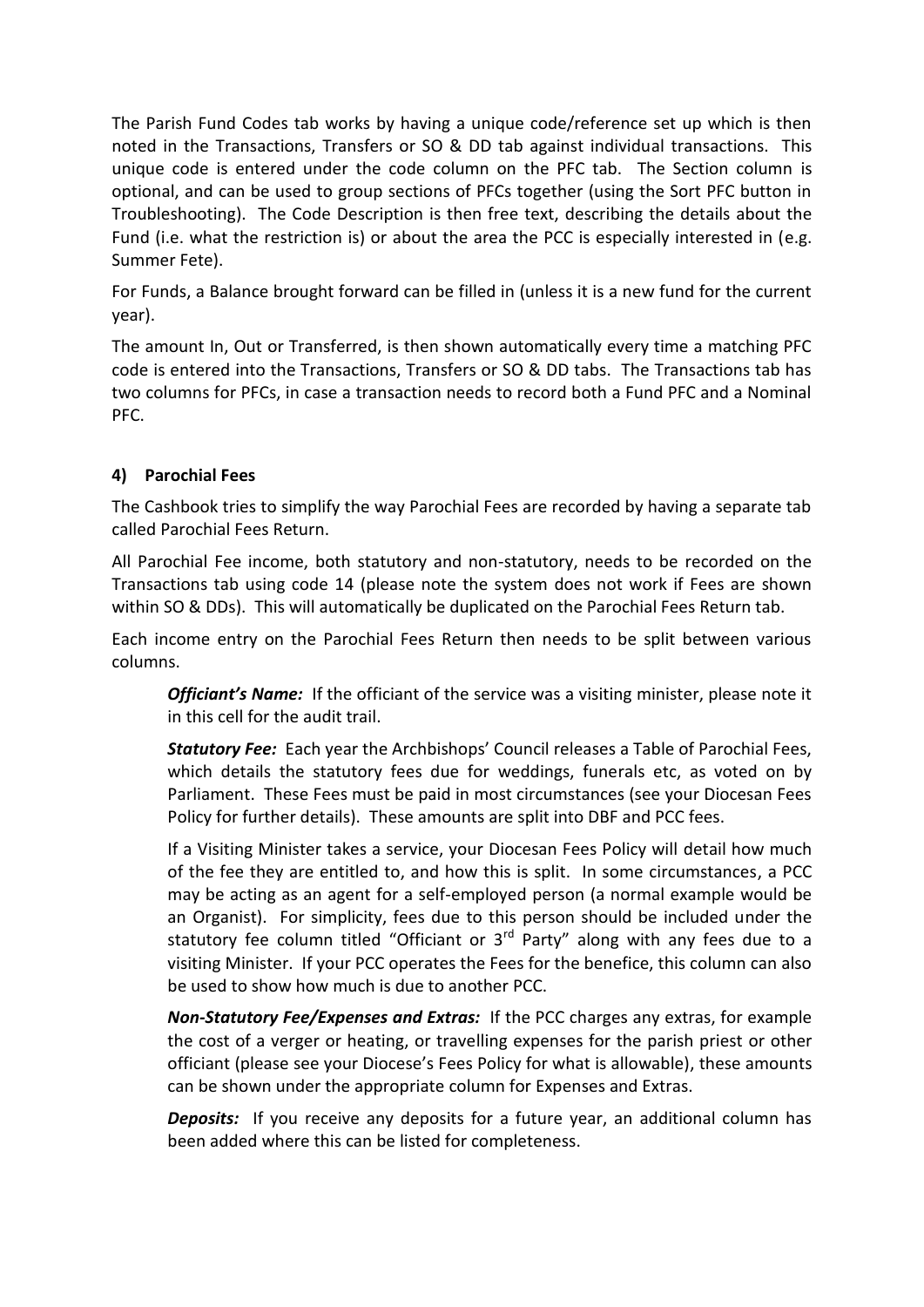When you make a payment to the DBF for their share of the statutory fee, this can be entered into the Transactions tab using code 51. Similarly fees due to a visiting Minister can be coded to 52, to any other third party 53, and if your PCC operates the Fees for the benefice, code 54 can be used to show this payment to the other PCC for their share.

Each of the totals for these codes filters into the Parochial Fees Return tab in the box at the top. This table shows the total due for the year (as detailed in the split below), anything which was still due as at the end of the previous year, less the amount remitted to the DBF and/or third parties to give a total balance due.

On the R&P tab, below the Receipts and Payments account, a note showing how Parochial Fees are split and why only the PCC part is shown in the accounts is displayed with a complete breakdown of all Parochial Fee transactions. This includes any amounts still outstanding as at the end of the year to the DBF or other 3<sup>rd</sup> party.

#### <span id="page-10-0"></span>**5) Year-end Process**

Reconciling at the end of the year follows exactly the same process as described above. Once you are happy that all the bank balances match the statement balances, you can start the year-end process.

For Receipts and Payments, as you have been keeping the Cashbook up to date throughout the year, the potential changes should be minimal. The steps below are only recommendations of things to be aware of:

Firstly, using the list on the Balances tab, check the date of any outstanding transactions. It may become obvious that one or more of the items are duplicates which need removing from the Transactions, or the PCC may decide that a cheque is so old it is now unlikely to be cashed and needs writing off.

- Duplicate Entries: When a Transaction has been duplicated, the easiest way to remove this is to delete the entry on the Transactions tab. Please make sure that you are deleting the duplicate and not the correct entry.
- Writing off a cheque: When writing off a cheque, this can be done in one of two ways. We would not recommend deleting the transaction as described above as this wouldn't give transparency as to what has happened.

The easiest way is to put a 'dummy' transaction entry into the Transactions tab, showing exactly the same details as the cheque you want to write off but date it the 31/12/current year. In the description, state that you are writing the cheque off, and then make the amount negative in the money out column. This will reverse the original cheque entry. Please note that if the cheque relates to a previous year's entry, your Receipts and Payments account will be increased. This is because in the previous year the Receipts and Payments account would have been unknowingly overstated.

The other way is to use the YE Jnls (Yearend Journals) tab. This tab allows you to keep a list of any year-end corrections you want to make to the accounts (this tab is not expected to be used over-extensively for Receipts and Payments as it has been designed for Accruals accounting). For writing off a cheque, enter the details (i.e. cheque number) in the column titled Accruals/Prepayment for YE , then select the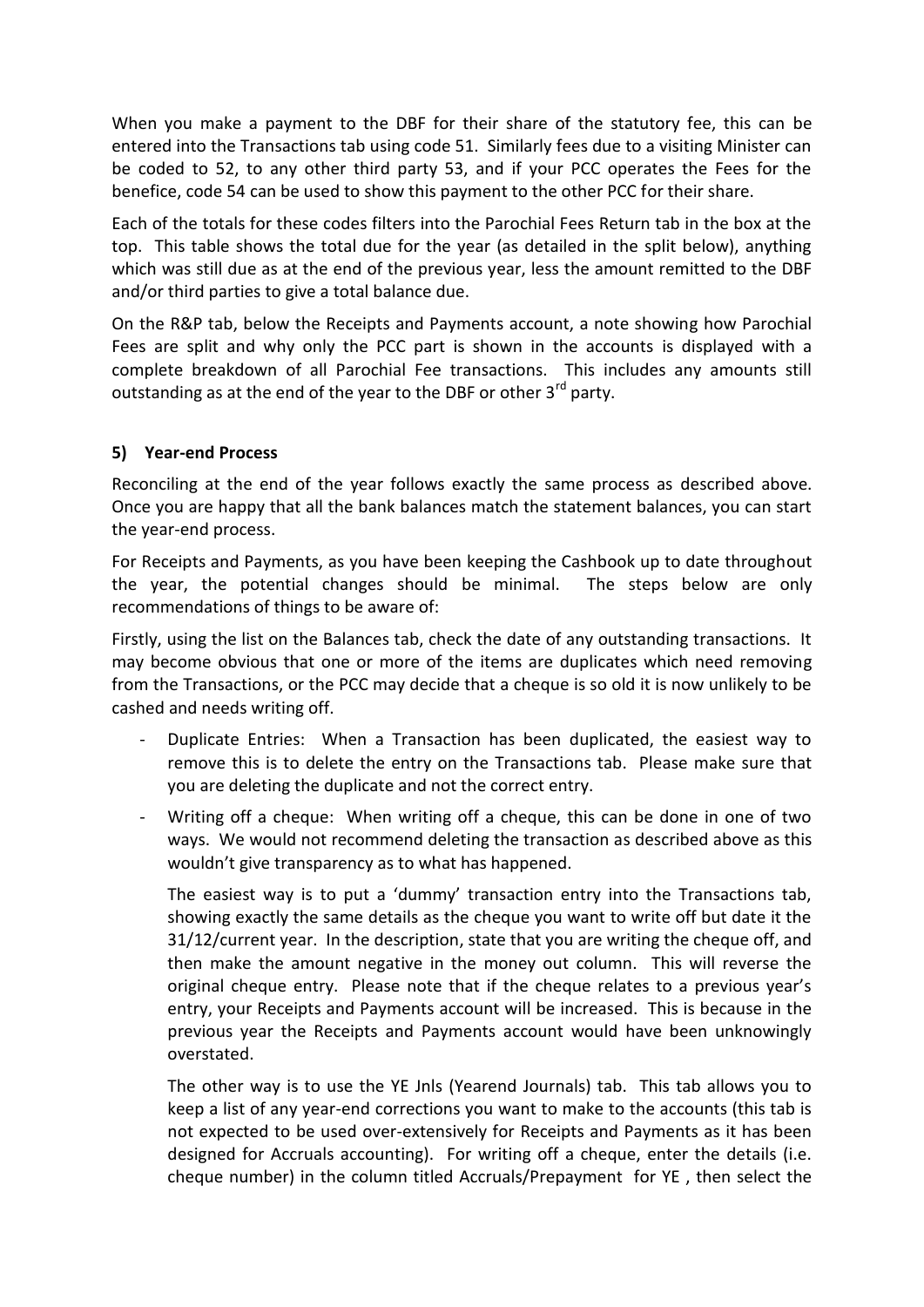code to which the original cheque was applied, and then put in the amount. As this is writing off a cheque, this amount needs to be positive (to cancel out the payment). The type also needs to be included (U, D & R). If writing off a cheque, within the Transactions list, the Bank Account letter needs to be removed from the original transaction. This is so the Actual balances brought forward are corrected.

Finally you may want to check the coding of the year's transactions. They quickest way to do this (from a reasonability check) is to go to the Accounts List tab and check each of the totals against both the previous year and the budget. If any of the totals look significantly different it might be worth checking what has gone to that code. Even if the coding is correct, it will be worthwhile in case your examiner asks the same question.

Once you are happy with the accounts and balances, the Receipts and Payments account can be printed. If there are any rows which are not used at all, either in the current or previous years, these can be hidden before printing.

The Archbishops' Council's Finance Return can also be printed and the numbers used for the online submission. There are certain cells in the Finance Return which need to be completed manually, but these can be left if the form is being processed online. Both the R&P tab and Finance Return tab automatically update from other tabs.

#### <span id="page-11-0"></span>**6) Hints and tips**

#### **a) Using the Accounts List for Reporting**

The Accounts List can be used for Reporting purposes as part of your presentation of finances at PCC meetings. Before printing, any rows or columns which you feel are either unnecessary or blank can be hidden.

For completeness and transparency the Cashbook will also show totals of unreconciled items from the previous year, and how the Accounts List relates to the R&P account and Finance Return. On the right there is also a section which shows how much of each code relates to Unrestricted, Designated and Restricted funds.

#### **b) Fund Types (and negative fund balances)**

Funds need to be carefully managed and it is important to distinguish between Cash/Investment accounts and Funds. For example, a CBF Deposit account may hold a restricted Fabric Fund. If some of this is transferred to the PCC's general bank account, it still remains part of the restricted Fabric Fund despite no longer being in the CBF account. Equally if money is moved from the general bank account into the CBF account, it does not automatically become restricted.

Unrestricted money is for the general purposes of the PCC. Restricted money is for a specific purpose and can only be restricted by the donor (and not by the PCC). Designated money is unrestricted funds which have been earmarked by the PCC for a specific purpose. These funds can be undesignated at any time by the PCC.

Below is a working example of Funds in action: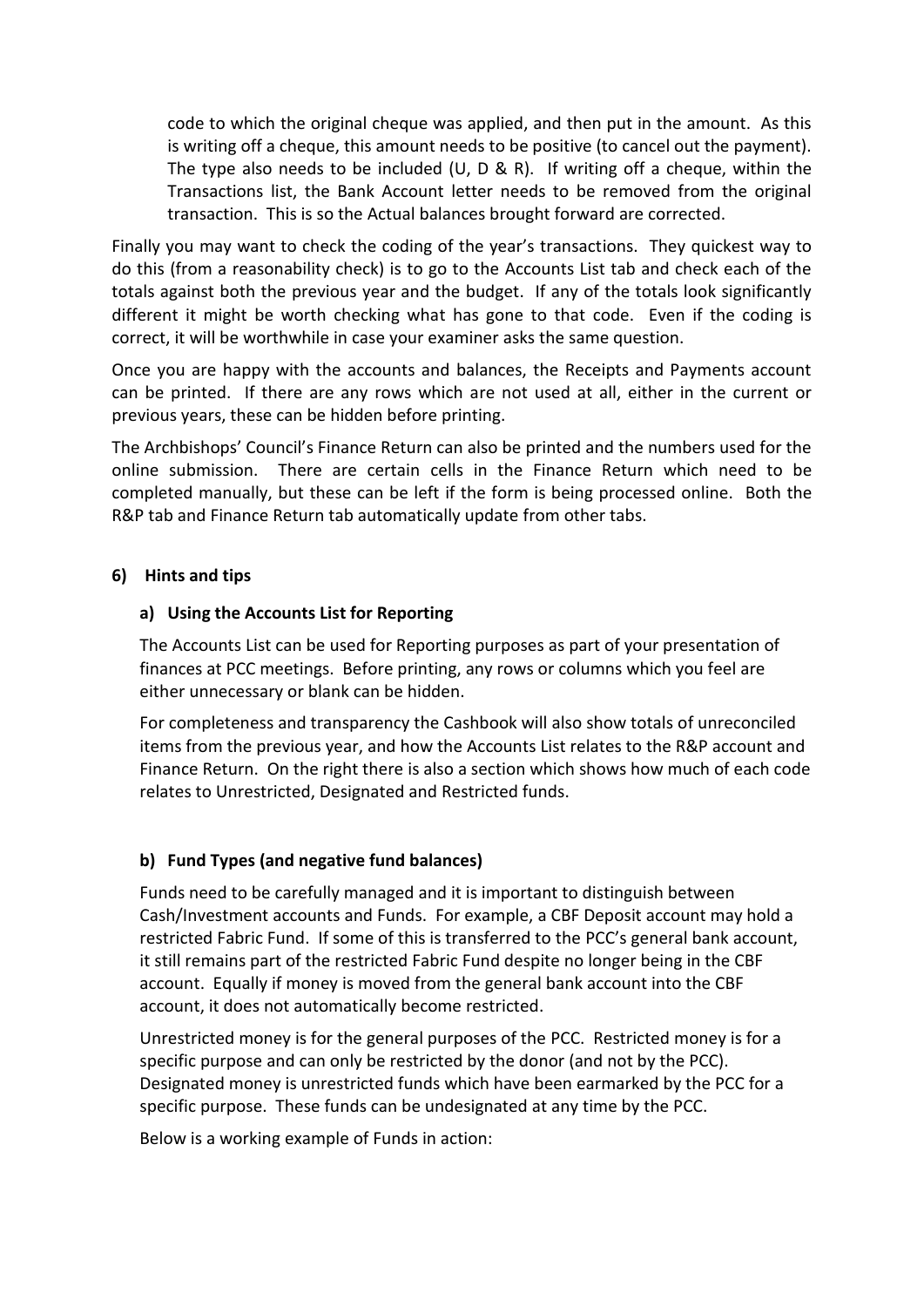At the start of the year a PCC has two bank accounts (a high street bank and CBF) and an investment account. The investment account is an endowment fund (restricted fund where the capital cannot be used) which relates to the fabric of the church, the CBF account holds the PCC's restricted Fabric Fund and the high street bank holds the PCC's general (unrestricted) funds. At the end of the previous year, all of these funds were tidied up and showed the following balances:

| <b>Account</b>        | <b>Unrestricted</b>      | <b>Designated</b>        | <b>Restricted</b> | <b>Total</b> |
|-----------------------|--------------------------|--------------------------|-------------------|--------------|
| <b>High Street</b>    | £5,000                   |                          |                   | £5,000       |
| <b>CBF Deposit</b>    |                          |                          | £8,500            | £8,500       |
| <b>CBF Investment</b> | $\overline{\phantom{a}}$ | $\overline{\phantom{0}}$ | £10,000           | £10,000      |
| <b>Total</b>          | £5,000                   | -                        | £18,500           | £23,500      |
|                       |                          |                          |                   |              |
| <b>Funds</b>          | <b>Unrestricted</b>      | <b>Designated</b>        | <b>Restricted</b> | <b>Total</b> |
| General               | £5,000                   |                          |                   | £5,000       |
| <b>Fabric Fund</b>    | $\overline{\phantom{0}}$ | $\overline{\phantom{0}}$ | £8,500            | £8,500       |
| Endowment             | $\overline{\phantom{0}}$ | $\overline{\phantom{0}}$ | £10,000           | £10,000      |

As you can see, the Accounts and the Funds match at this point.

During the year the PCC decides to designate part of its funds for use against the Tower Appeal, and also requests donations from the congregation and visitors to the church. Halfway through the year they have collected £1,500 towards the appeal, and have added to this with a £1,000 designation. The Endowment Fund releases interest (£300) to the CBF deposit account. As the Endowment is towards the Fabric of the church, this can be merged into the Fabric Fund total (in this example it is assumed that all other income and expenditure net to zero). The new account/fund position looks like this:

| <b>Account</b>        | <b>Unrestricted</b>          | <b>Designated</b> | <b>Restricted</b> | <b>Total</b> |
|-----------------------|------------------------------|-------------------|-------------------|--------------|
| <b>High Street</b>    | £4,000                       | £1,000            | £1,500            | £6,500       |
| <b>CBF Deposit</b>    | -                            |                   | £8,800            | £8,800       |
| <b>CBF</b> Investment | $\overline{\phantom{0}}$     |                   | £10,000           | £10,000      |
| <b>Total</b>          | £4,000                       | £1,000            | £20,300           | £25,300      |
| <b>Funds</b>          | <b>Unrestricted</b>          | <b>Designated</b> | <b>Restricted</b> | <b>Total</b> |
| General               | £4,000                       |                   |                   | £4,000       |
| <b>Fabric Fund</b>    | -                            |                   | £8,800            | £8,800       |
| <b>Tower Appeal</b>   | $\qquad \qquad \blacksquare$ | £1,000            | £1,500            | £2,500       |
| Endowment             |                              |                   | £10,000           | £10,000      |
| <b>Total</b>          | £4,000                       | £1,000            | £20,300           | £25,300      |